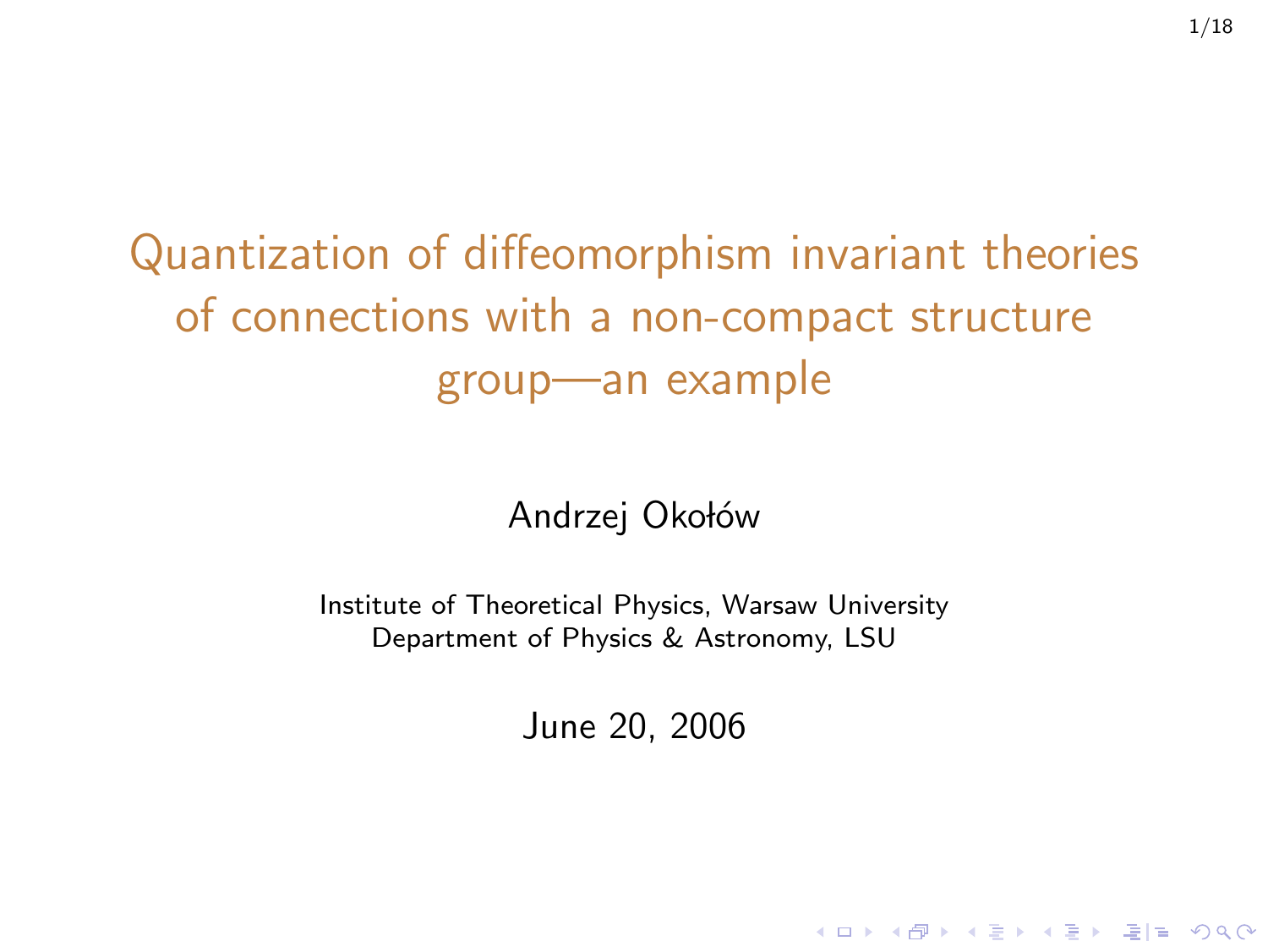



1 [Problem: non-compact gauge groups](#page-2-0)





3 [Application: quantization of a 'toy theory'](#page-10-0)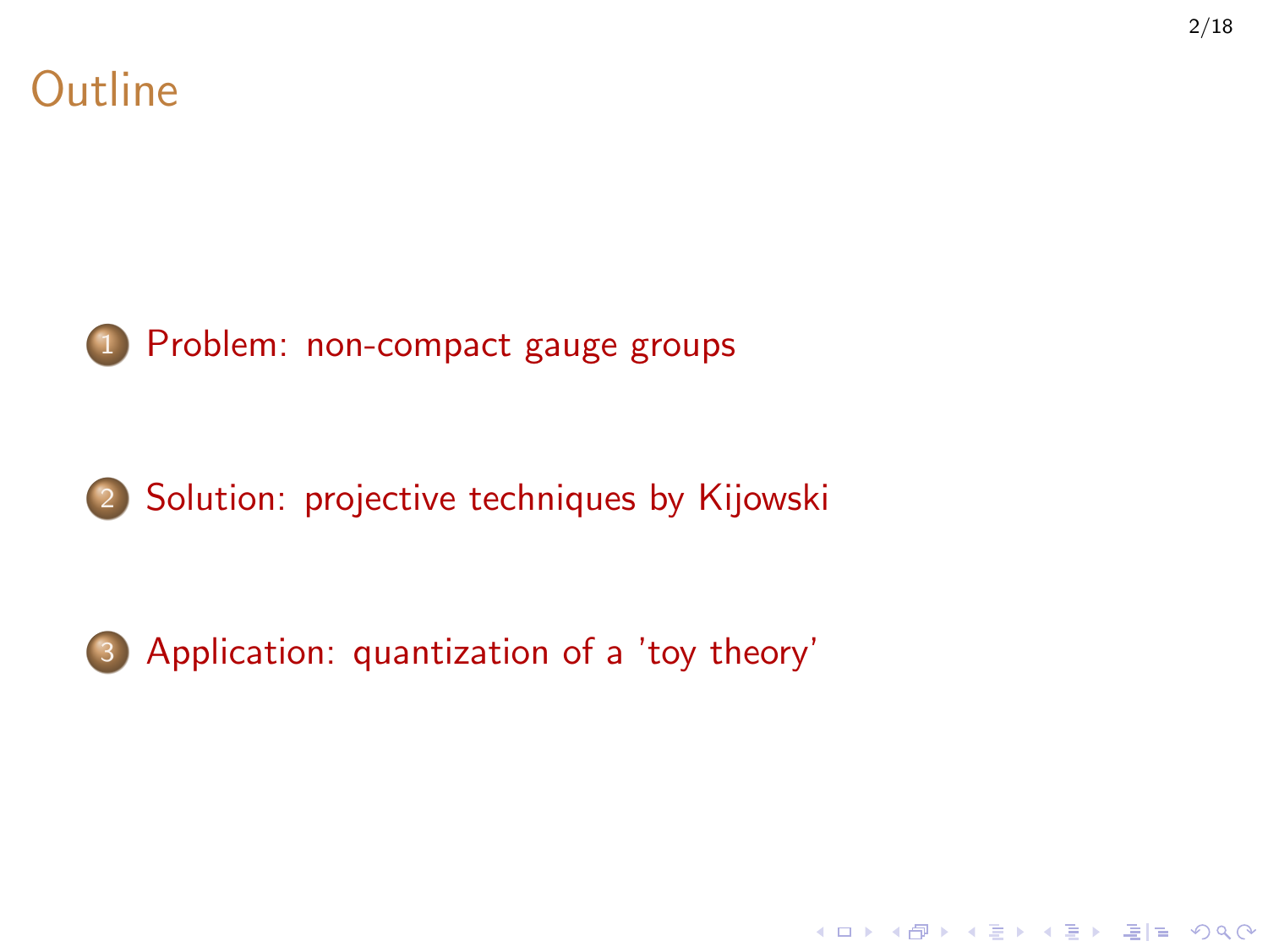### **Motivation**

The main motivation is a wish to quantize GR using *complex* Ashtekar variables whose gauge group is  $SL(2, \mathbb{C})$ .

GR can be quantized using real Ashtekar-Barbero variables (gauge group  $SU(2)$ ) but:

- it lacks Lorentz invariance:
- there is a quantization ambiguity (Immirzi parameter);
- <span id="page-2-0"></span>**•** the application of the real variables makes the scalar constraint much more complicated.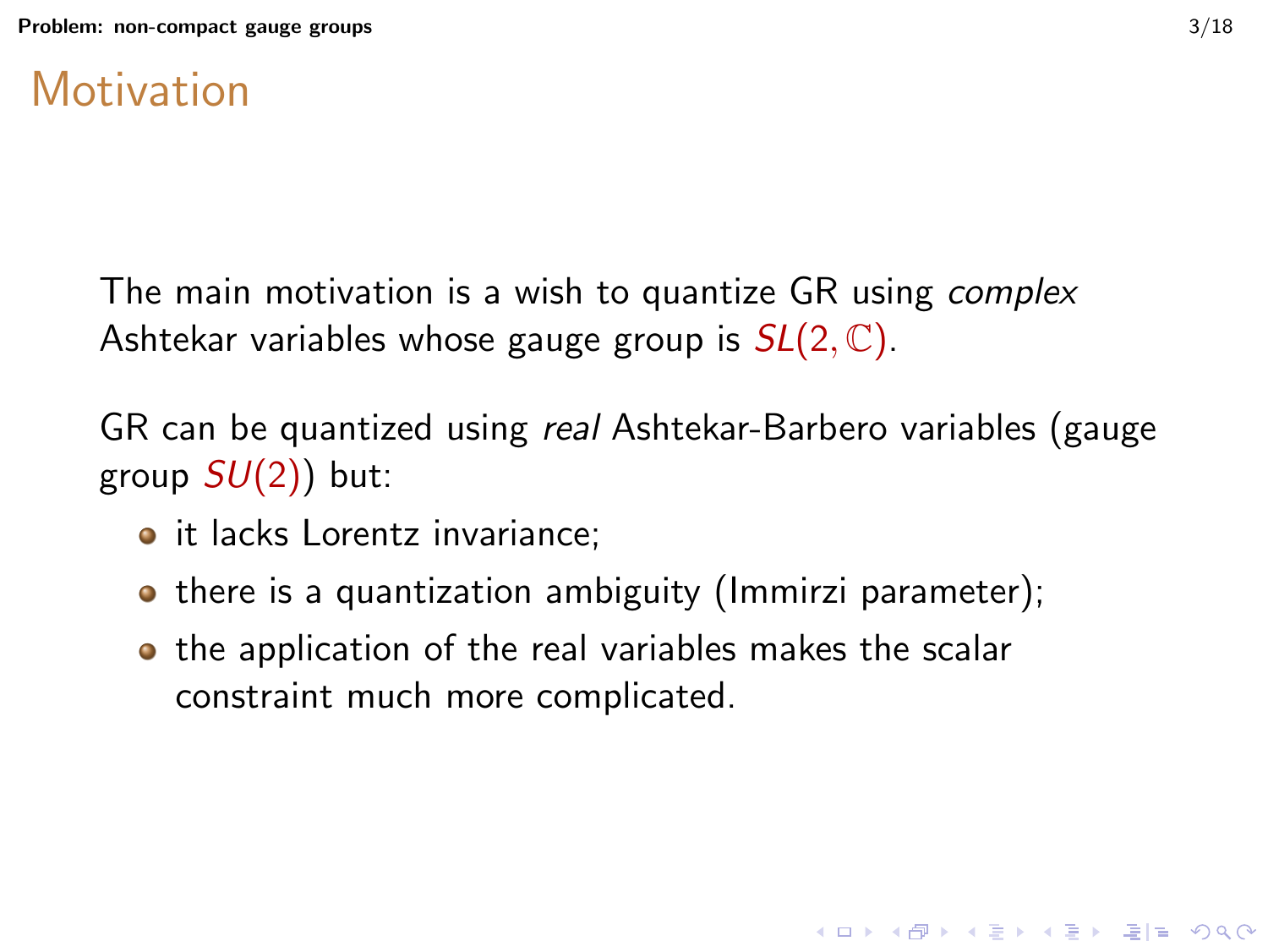# $SL(2,\mathbb{C})$  as a gauge group

Canonical quantization of GR expressed in terms of the complex Ashtekar variables faces two obstacles:

 $\bigcirc$  SL(2, C) is non-compact:

this makes the task of constructing the space of quantum states for the theory very difficult;

2  $SL(2, \mathbb{C})$  is complex:

it implies the existence of some complicated constraints called reality conditions which have to be included in the structure of the resulting quantum theory.

We are going to focus solely on the *non-compactness* problem.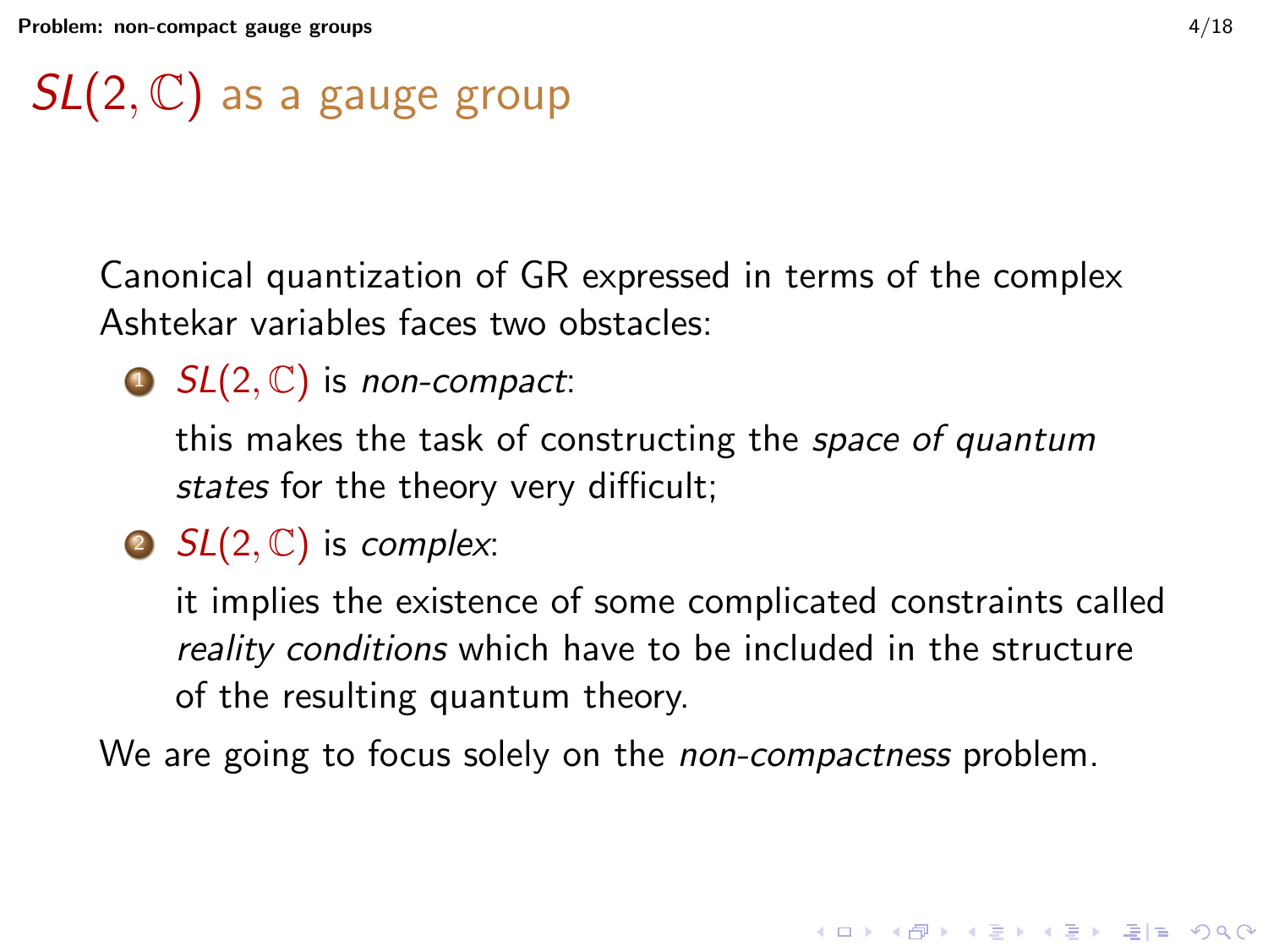### Space of quantum states built via inductive techniques

Consider a principle bundle  $P(\Sigma, G)$  and connections on it.

Given graph  $\gamma$  embedded in  $\Sigma$ , define a Hilbert space

$$
\mathcal{H}_\gamma:=L^2(\mathcal{A}_\gamma,d\mu_\gamma),
$$

where  $\mathcal{A}_\gamma\cong G^{\mathsf{number\ of\ edges\ of\ }\gamma}$  is a space of holonomies along the edges of  $\gamma$ .

For every pair  $\gamma' \geq \gamma$  define an embedding

 $p_{\gamma'\gamma}:\mathcal{H}_\gamma\mapsto\mathcal{H}_{\gamma'}$ 

such that  $\{\mathcal{H}_\gamma, {\bm p}_{\gamma'\gamma}\}$  is an inductive family. Then

Space of quantum states := inductive limit of  $\{\mathcal{H}_{\gamma},p_{\gamma'\gamma}\}.$ 

**KOD KAD KED KED EN AQO**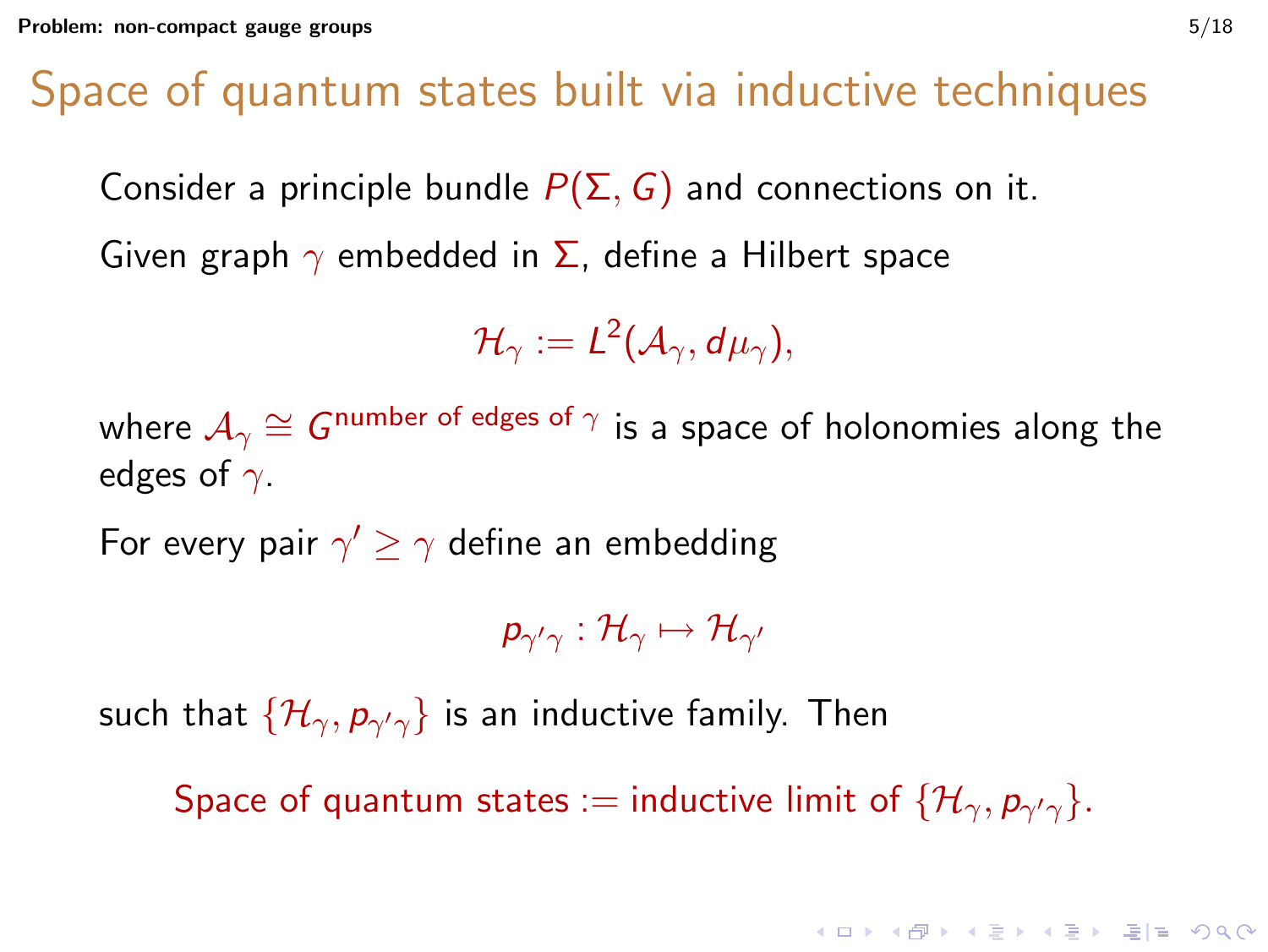#### Inductive techniques fail in the non-compact case

So far we know how to define embeddings  $\{ \rho_{\gamma^\prime \gamma} \}$  only when the gauge group  $G$  is compact.

This construction employs the fact that the constant function *I* of the value equal to  $1$  is square-integrable over any  $\mathsf{G}^\mathsf{N}.$  If

$$
\gamma':=\gamma\cup\gamma_0\geq\gamma,\quad \gamma\cap\gamma_0=\emptyset
$$

then

$$
\mathcal{H}_{\gamma}\ni \Psi\mapsto p_{\gamma'\gamma}(\Psi)=\Psi\otimes I\in \mathcal{H}_{\gamma}\otimes \mathcal{H}_{\gamma_0}=\mathcal{H}_{\gamma'}.
$$

In the *non-compact* case this particular construction breaks down and we do not know how to use the inductive techniques to build the space of quantum states.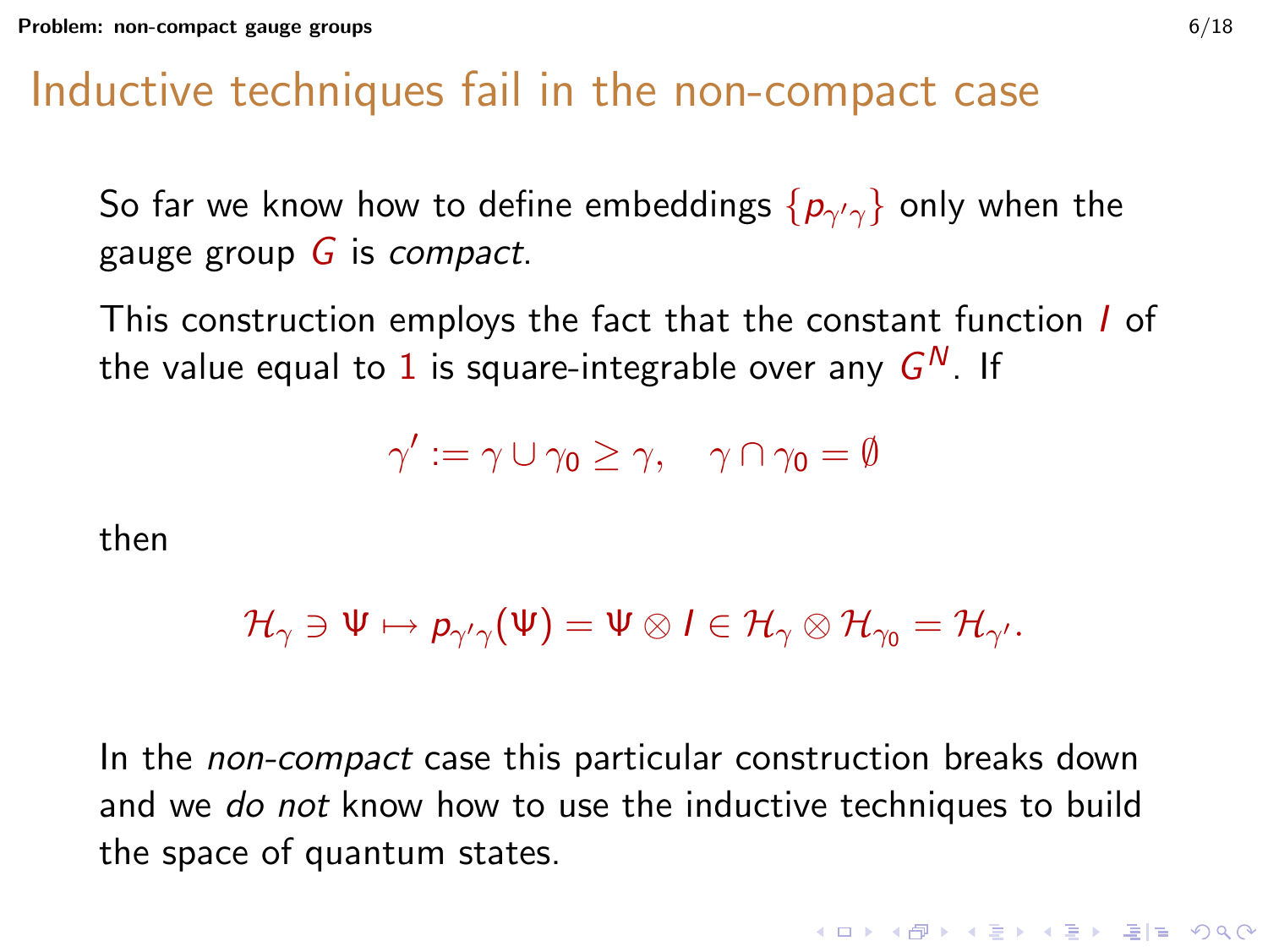[Solution: projective techniques by Kijowski](#page-6-0) 7/18

### Systems and subsystems

A solution to the problem comes from [\[Kijowski, 1977\]](#page-17-0). Given a pair

of graphs, Kijowski treats them as a pair

#### system—subsystem

 $\gamma' \geq \gamma$ 

- with the configuration spaces  $\mathcal{A}_{\gamma'}$  and  $\mathcal{A}_{\gamma}$ , respectively.
- and the Hilbert spaces  $\mathcal{H}_{\gamma'}$  and  $\mathcal{H}_{\gamma}$ , resp.

If so, then it is *not natural* to look for the embedding

$$
\mathcal{H}_{\gamma'}\stackrel{p_{\gamma'\gamma}}{\longleftarrow}\mathcal{H}_\gamma
$$

<span id="page-6-0"></span>since quantum mechanics does not provide any natural embedding of the Hilbert space of the subsystem into the Hilbert space of the system.KO K K (F K E K E K A E K A K K K K K K K K K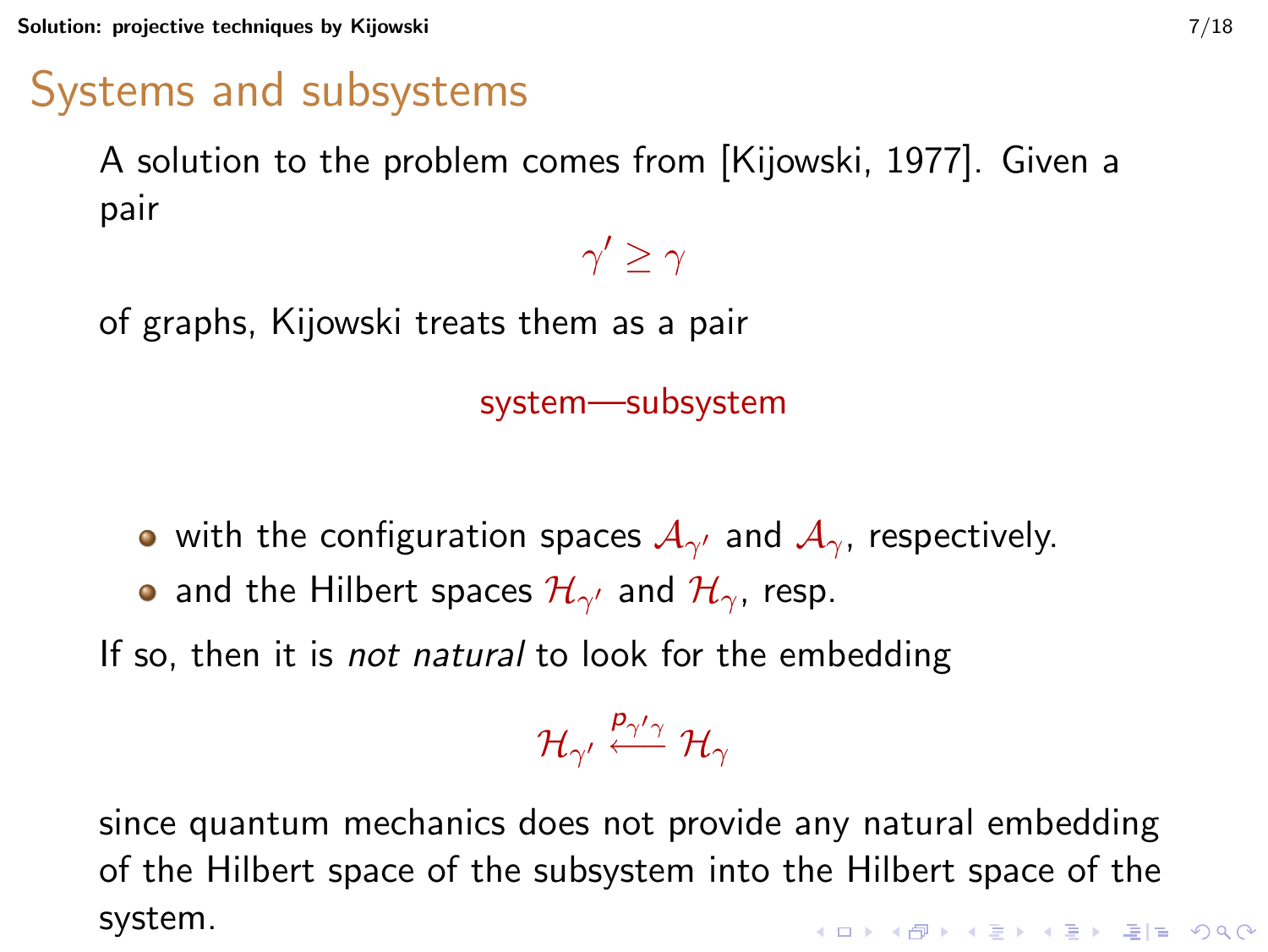[Solution: projective techniques by Kijowski](#page-6-0) 8/18

### Mixed states and partial trace projection

Thus, given a pair system—subsystem

instead of the embedding

$$
\mathcal{H}_{\gamma'}\stackrel{p_{\gamma'\gamma}}{\longleftarrow}\mathcal{H}_\gamma
$$

 $\gamma' \geq \gamma$ 

we should employ a projection

$$
\mathcal{D}_{\gamma'} \stackrel{\pi_{\gamma\gamma'}}{\longrightarrow} \mathcal{D}_{\gamma}
$$

from the space  $\mathcal{D}_{\gamma'}$  of *mixed* states of the system  $\gamma'$  onto the space  $\mathcal{D}_{\gamma}$  of *mixed* states of its subsystem  $\gamma$ .

The projection  $\pi_{\gamma\gamma'}$  is defined by so-called *partial trace*.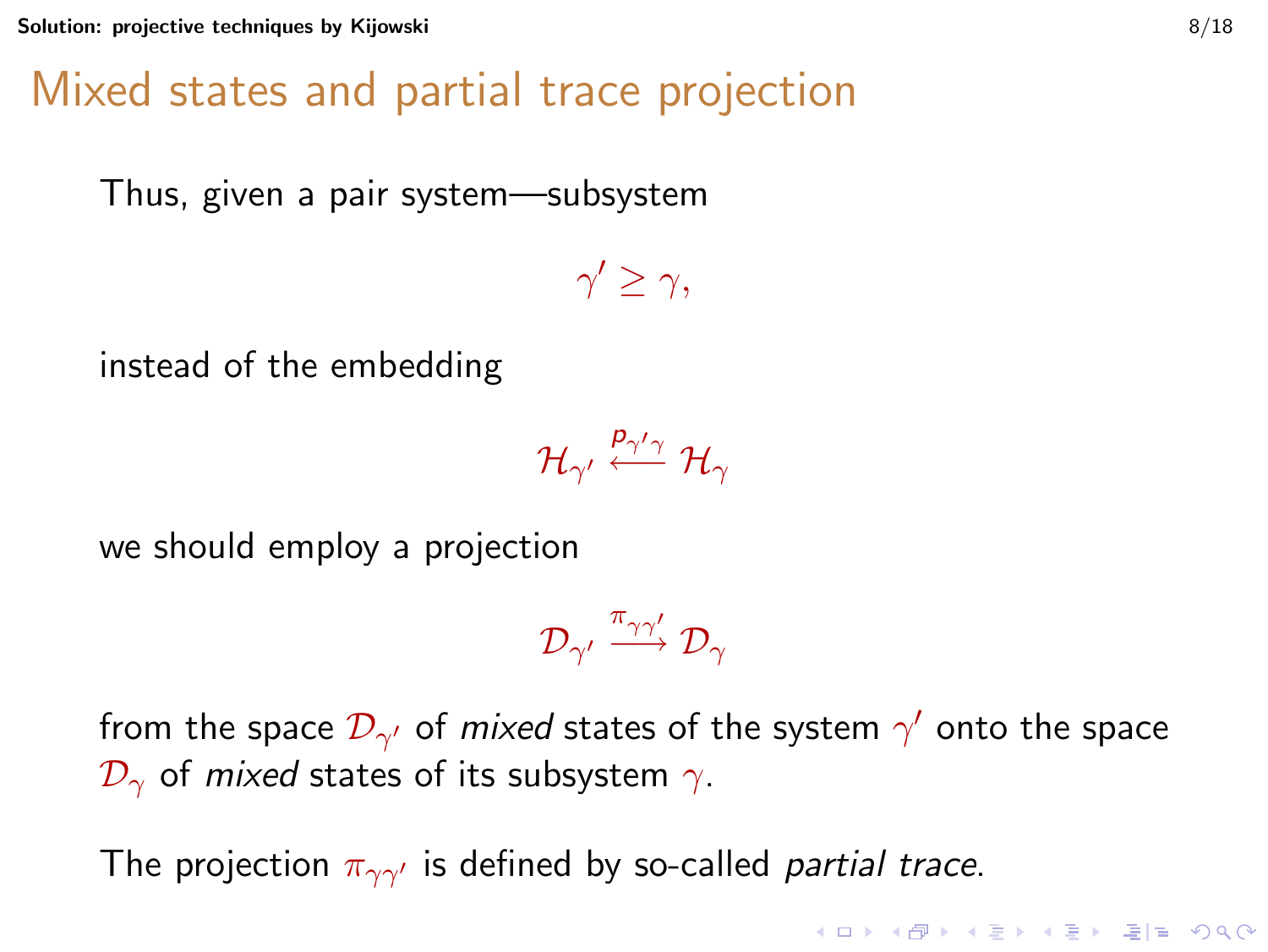Space of quantum states built via projective techniques

Consequently, we obtain a projective family

 $\{\mathcal{D}_{\gamma}, \pi_{\gamma\gamma'}\}$ 

and define the space of quantum states

 $\mathcal{D}$  := projective limit of  $\{\mathcal{D}_{\gamma}, \pi_{\gamma\gamma'}\}.$ 

Note that  $D$  is not a Hilbert space, but is a convex set! Question: does  $D$  correspond to the space of positive linear

functionals on a  $C^*$ -algebra?

**KOD KAD KED KED EN MAG**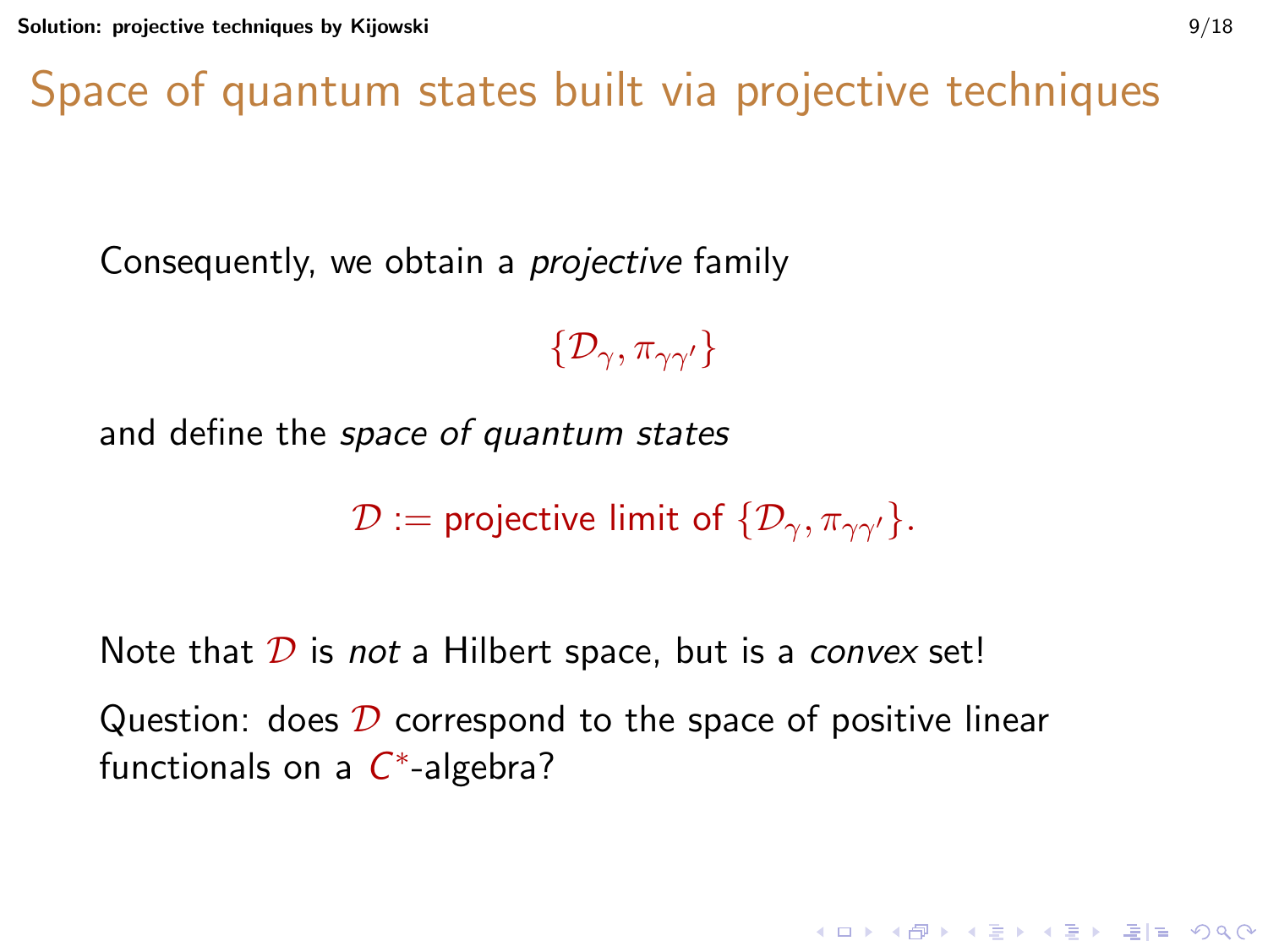### Algebra of quantum observables

Let  $\mathcal{B}_{\gamma}$  be the  $C^*$ -algebra of bounded operators on  $\mathcal{H}_{\gamma}.$  Then  $\mathcal{D}_{\gamma}$ coincides with the set of (normal) states on  $\mathcal{B}_{\gamma}$ .

Consequently, given  $\gamma' \geq \gamma$ , there is an embedding (dual to the projection  $\pi_{\gamma\gamma'}$ )

 $\pi_{\gamma\gamma'}^*:\mathcal{B}_\gamma\to\mathcal{B}_{\gamma'}$ 

such that  $\{\mathcal{B}_\gamma,\pi^*_{\gamma\gamma'}\}$  is an inductive family.

The states in  $D$  can be naturally evaluated on the inductive limit  $B$ of the family, hence we call  $\overline{\mathcal{B}}$  the  $C^*$ -algebra of quantum observables [\[Kijowski, 1977\]](#page-17-0).

Thus the resulting quantum model consists of the spaces  $\mathcal D$  and  $\mathcal B$ without any Hilbert space!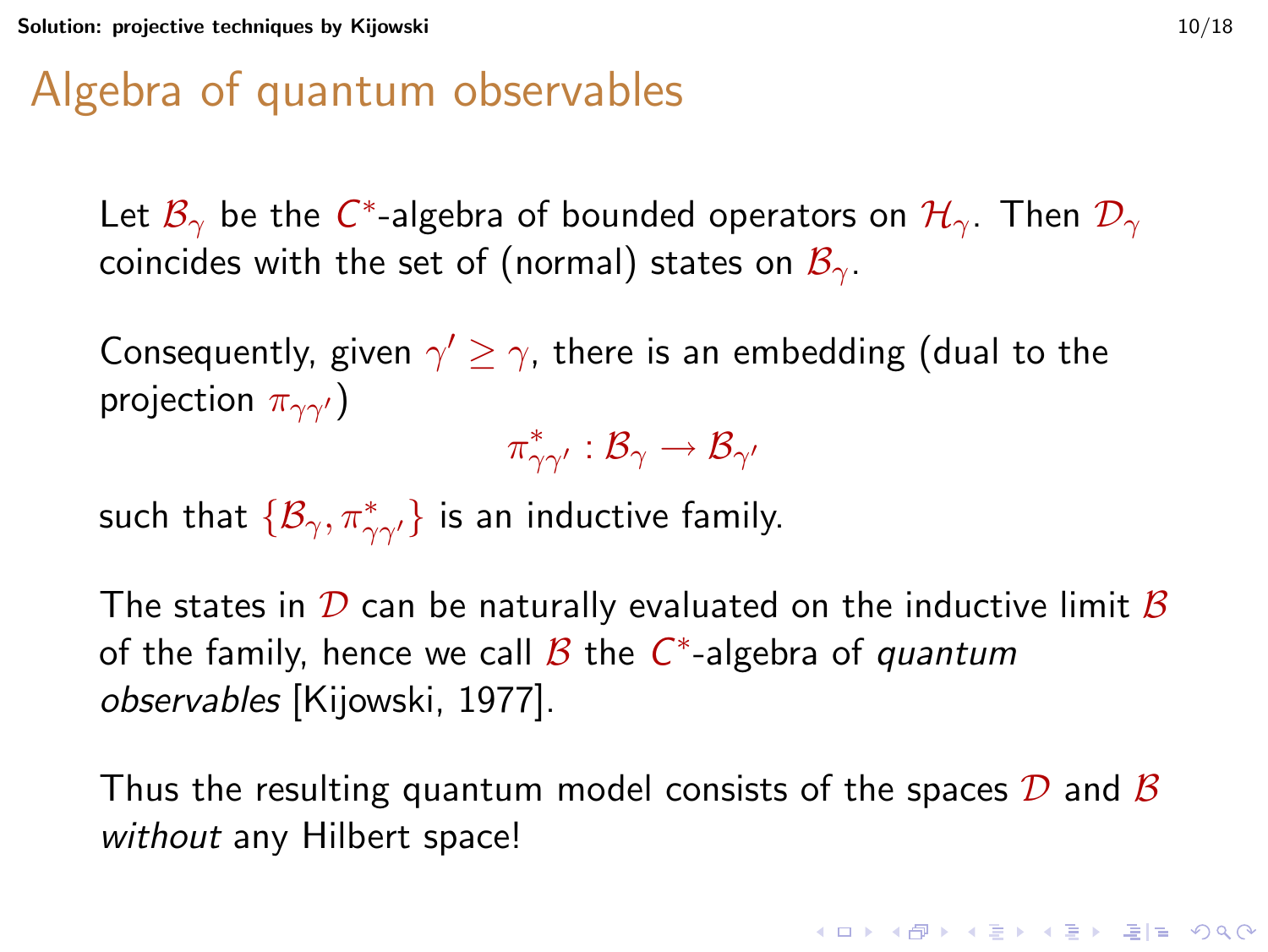### 'Toy theory'—Lagrangian formulation

Let  $\mathcal{M} \times \mathbb{R}$  be a principle bundle over 4-dimensional 'spacetime'  $\mathcal M$  with the additive group  $\mathbb R$  as the structure group.

The 'toy theory' is defined by the following action  $[Okotow, 2006]$ :

$$
S[A, \sigma, \Psi] := \int_{\mathcal{M}} \sigma \wedge F - \frac{1}{2} \Psi \sigma \wedge \sigma,
$$

where

- $\bullet$  A is a connection on the bundle and  $F = dA$  is its curvature form;
- $\bullet$   $\sigma$  is a two-form valued in the Lie algebra of  $\mathbb{R}$ ;
- <span id="page-10-0"></span> $\bullet \Psi$  is a Lagrange multiplier (a real function on  $\mathcal{M}$ ).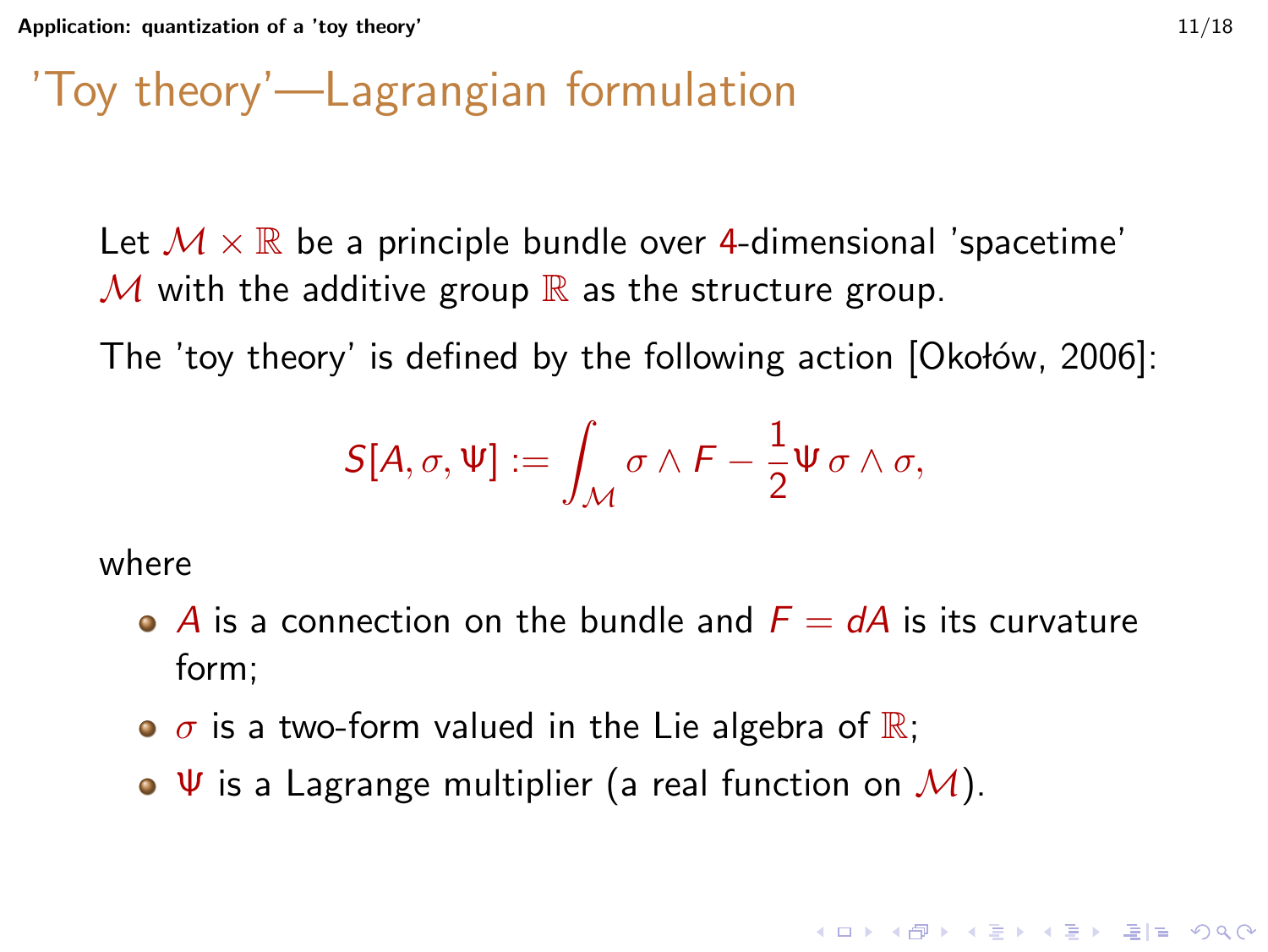### Motivation—Plebański action for GR

Let  $\mathcal{M} \times SL(2,\mathbb{C})$  be a principle bundle.

Plebański action is defined as follows:

$$
S[A^{A}{}_{B},\Sigma^{A}{}_{B},\Psi_{ABCD}] = \int_{\mathcal{M}} \Sigma^{AB} \wedge F_{AB} - \frac{1}{2} \Psi_{ABCD} \Sigma^{AB} \wedge \Sigma^{CD},
$$

where

- $A^A_{~B}$  is a connection on the bundle and  $F^A_{~B}$  is its curvature form;
- $\Sigma^{A}_{~B}$  is a two-form valued in the Lie algebra of  $SL(2,\mathbb{C});$
- $\Psi_{ABCD}=\Psi_{(ABCD)}$  is a Lagrange multiplier (a symmetric spinor field on  $\mathcal{M}$ ).

(ロ) (@) (경) (중) (중) 경(남) 990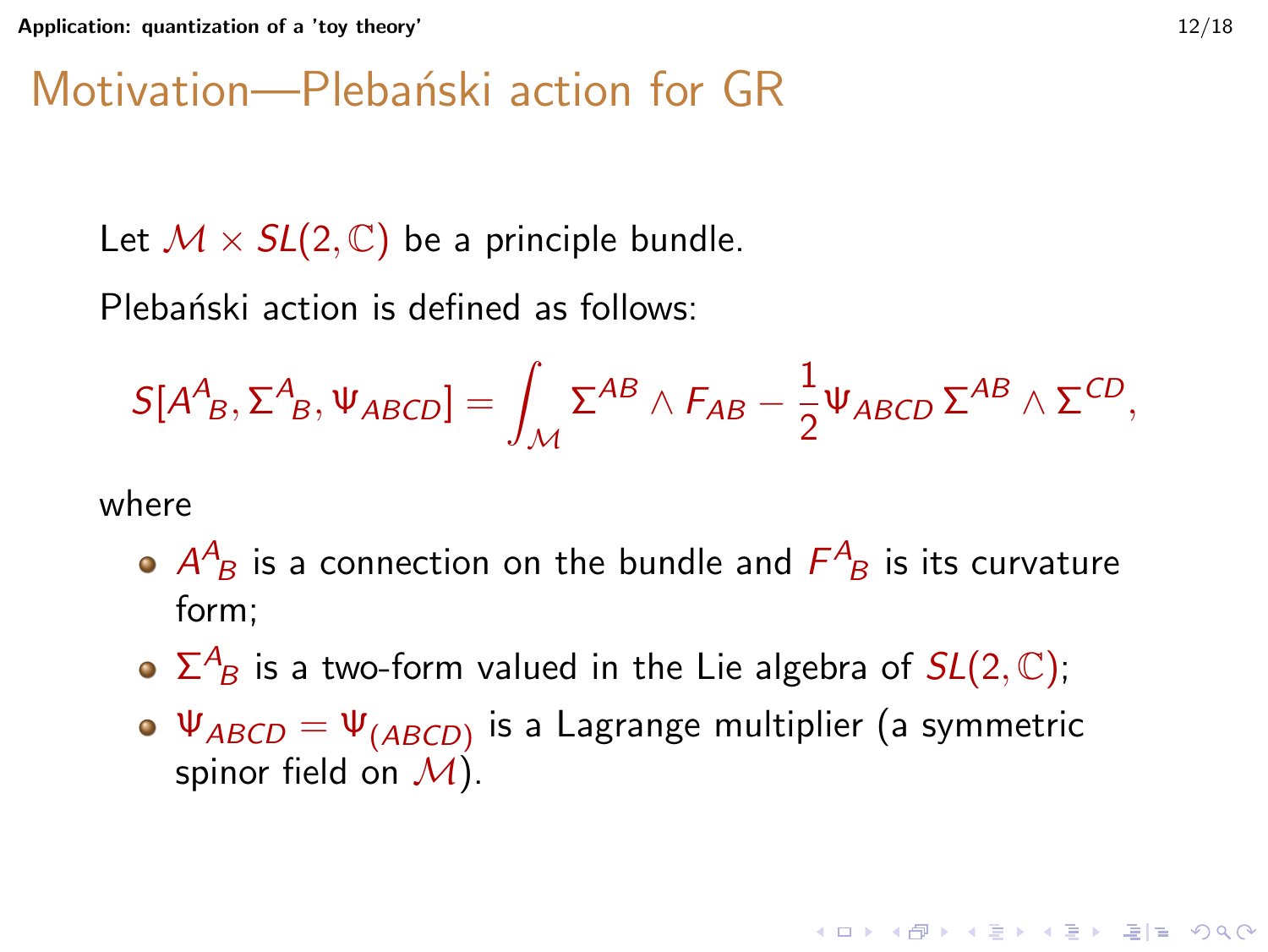## 'Toy theory'—Hamiltonian formulation

Assume that  $\mathcal{M}=\Sigma\times\mathbb{R}$  and that coordinates  $(x^{i},x^{0})$  are adapted to the decomposition.

The Hamiltonian is of the form:

$$
H[\tilde{E}^i, A_i, C, N^i] = -\int_{\Sigma} d^3x \left( C \partial_i \tilde{E}^i + N^i \tilde{E}^j F_{ij} \right),
$$

where

• 
$$
\tilde{E}^i := \frac{1}{2}\tilde{\epsilon}^{ijk}\sigma_{jk}
$$
 is the momentum variable;

- $A_i$  is the configuration variable;
- $C, N<sup>i</sup>$  are Lagrange multipliers.

Note that

- **•** the Hamiltonian is a sum of Gauss and vector constraints:
- **there is no scalar constraint!**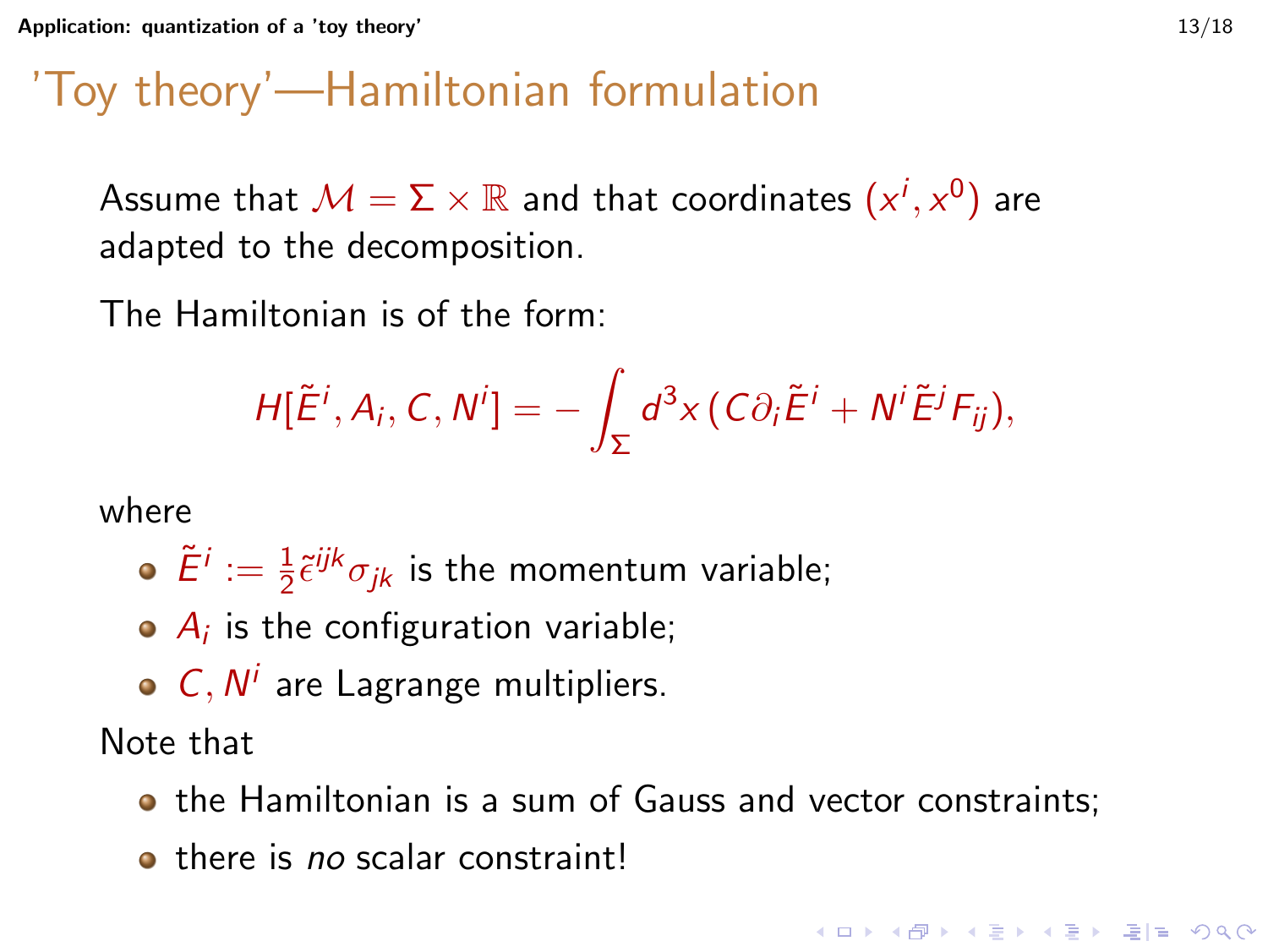### Interpretation of the 'toy theory'

#### Let

- the fields  $(\tilde{E}^{iA}\!_{B},A^{C}_{j\,D})$  on  $\Sigma$  be the *complex* Ashtekar variables valued in the Lie algebra  $sl(2,\mathbb{C})$ ;
- $\mathbb{\bar{R}}$  be a subgroup of  $SL(2, \mathbb{C})$  isomorphic to  $\mathbb{R}$ .

We restrict

- the phase space of GR to fields  $(\tilde{E}^{iA}_{B}, A^{C}_{jD})$  valued in the Lie algebra of  $\mathbb{R}$ ;
- the gauge group  $SL(2, \mathbb{C})$  to  $\mathbb{R}$ .

The restricted theory just defined coincides with the 'toy theory' !

Thus the 'toy theory' describes  $1+1$  degenerate sector of GR [\[Jacobson, 1996\]](#page-17-2).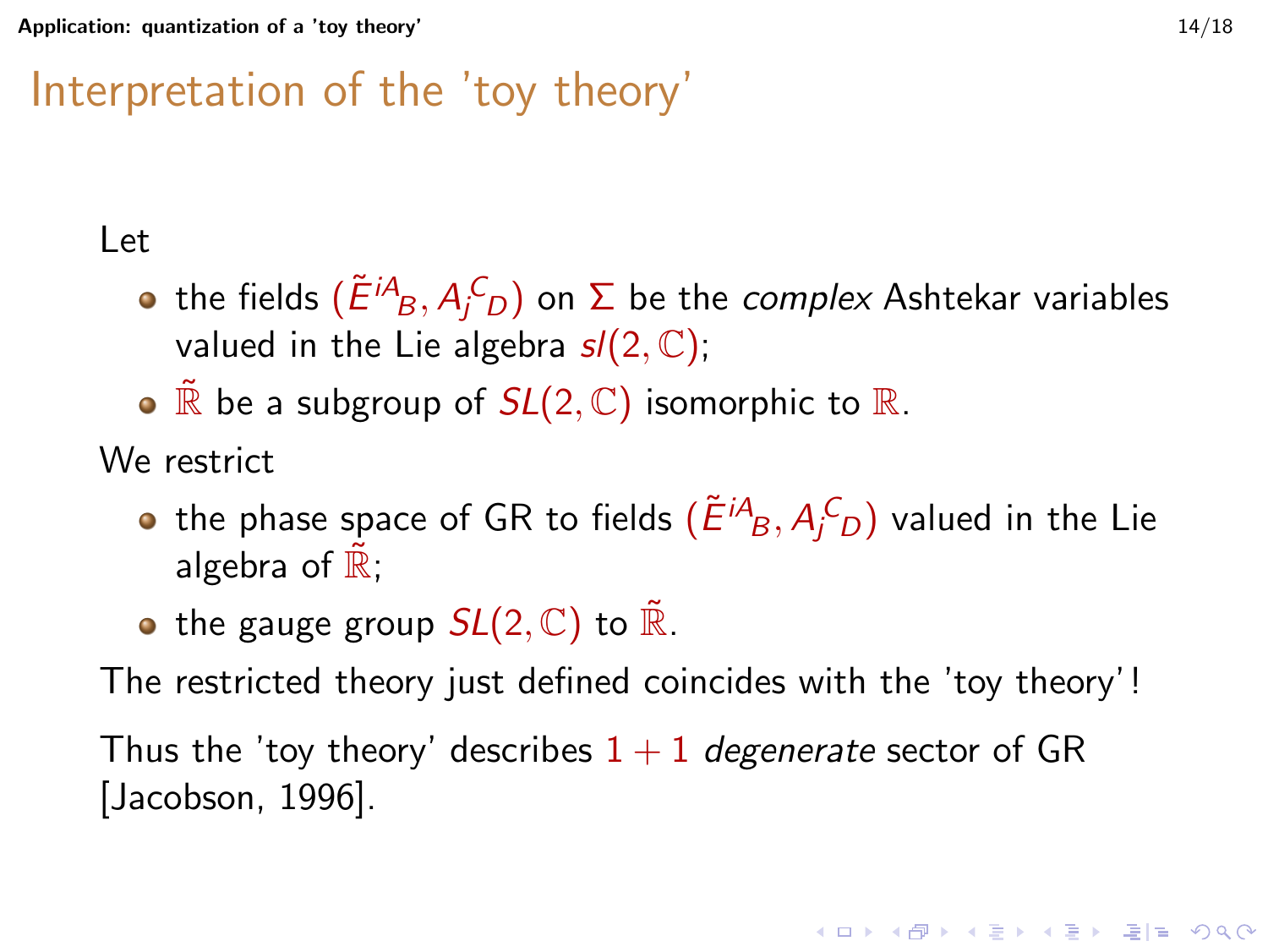### Quantum states of the 'toy theory'

Let  $\mathcal L$  be a finite set of *analytic* loops embedded in  $\Sigma$  and

 $\mathcal{A}_{\mathcal{L}}\cong\mathbb{R}^{\mathsf{number~of~loops~in~}\mathcal{L}}$ 

be the set of holonomies along the loops in  $\mathcal{L}$ . Define

 $\mathcal{H}_{\mathcal{L}} := L^2(\mathcal{A}_{\mathcal{L}}, d\mu_{\mathrm{Lebesque}}).$ 

Given  $\mathcal{L}' \geq \mathcal{L}$  i.e.  $\mathcal{L}' \supset \mathcal{L}$ , we have

$$
\mathcal{A}_{\mathcal{L}'}=\mathcal{A}_{\mathcal{L}'\setminus\mathcal{L}}\times\mathcal{A}_{\mathcal{L}}\;\;\Longrightarrow\;\; \mathcal{H}_{\mathcal{L}'}=\mathcal{H}_{\mathcal{L}'\setminus\mathcal{L}}\otimes\mathcal{H}_{\mathcal{L}}.
$$

Hence the projection  $\pi_{LL'} : \mathcal{D}_{L'} \to \mathcal{D}_L$  is given by the partial trace with respect to  $\mathcal{H}_{\mathcal{L}'\setminus\mathcal{L}}$ .

Thus we obtain the projective family  $\{D_{\gamma}, \pi_{\gamma\gamma'}\}$ , and the space  $\mathcal D$ of Yang-Mills gauge invariant quantum states (note that each holonomy along a loop is gauge invariant)..<br>◆ ロ ▶ ◆ @ ▶ ◆ 경 ▶ → 경 ▶ → 경(ゃ) ◇ 9,9,0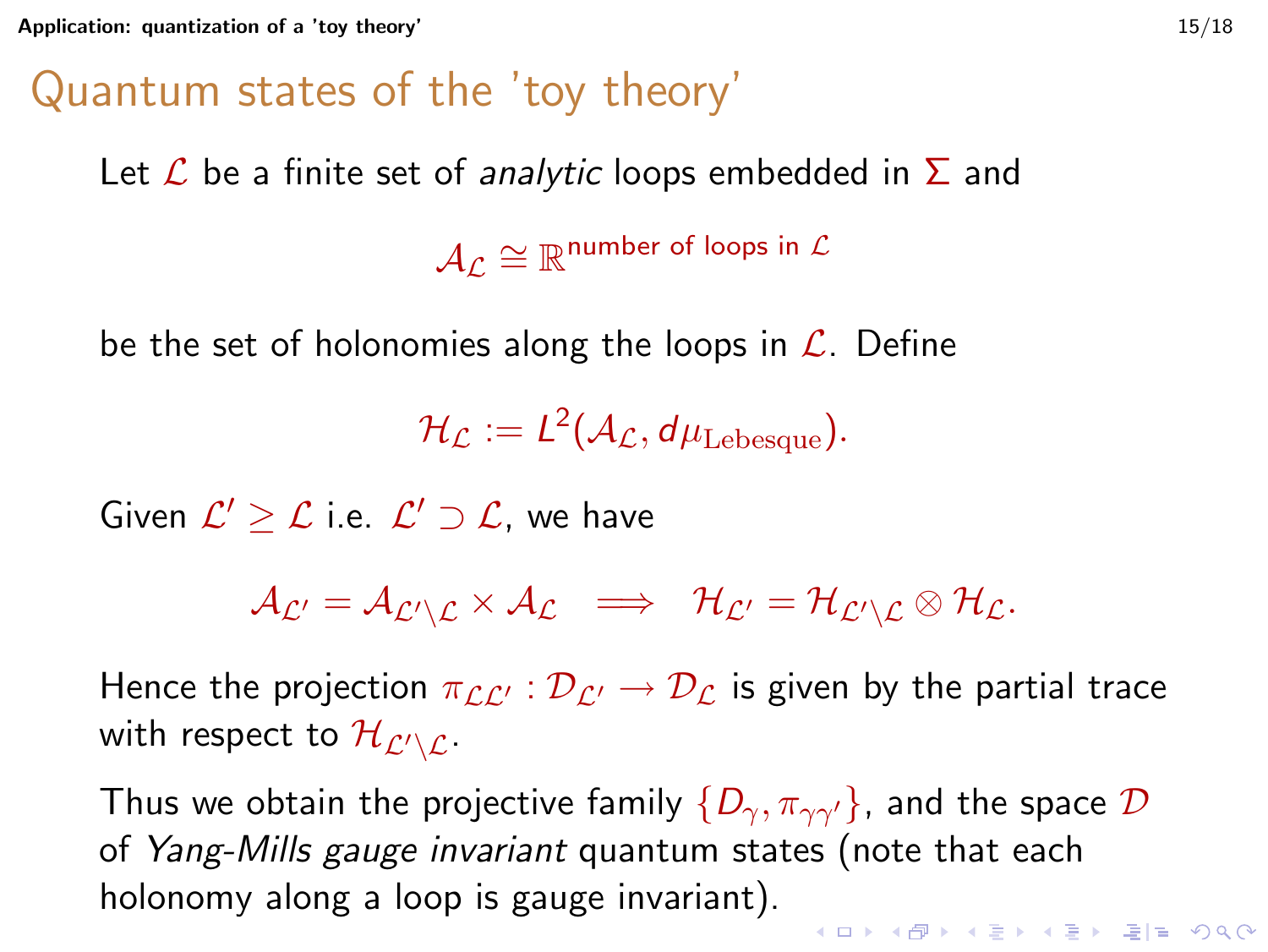## Quantum 'toy theory'

There is a  $C^*$ -algebra  ${\mathcal B}$  of quantum observables associated with  ${\mathcal D}.$ 

The observables in  $\beta$  are Yang-Mills gauge invariant therefore we treat the pair  $(D, \mathcal{B})$  as the quantum 'toy theory' with the Gauss constraint solved.

To solve the vector constraint we need to find diffeomorphism *invariant* states in D. It turned out that the set  $\mathcal{D}_{\text{diff}} \subset \mathcal{D}$  of such states is quite large.

The resulting quantum 'toy theory' is a pair  $(\mathcal{D}_{\text{diff}}, \mathcal{B})$ .

Remark: there are no non-trivial diff. invariant observables in  $\mathcal{B}$ . however each expectation value

 $\rho(b)$ , where  $\rho \in \mathcal{D}_{\text{diff}}$  and  $b \in \mathcal{B}$ 

is diff. invariant.

**KOD KAD KED KED EN AQO**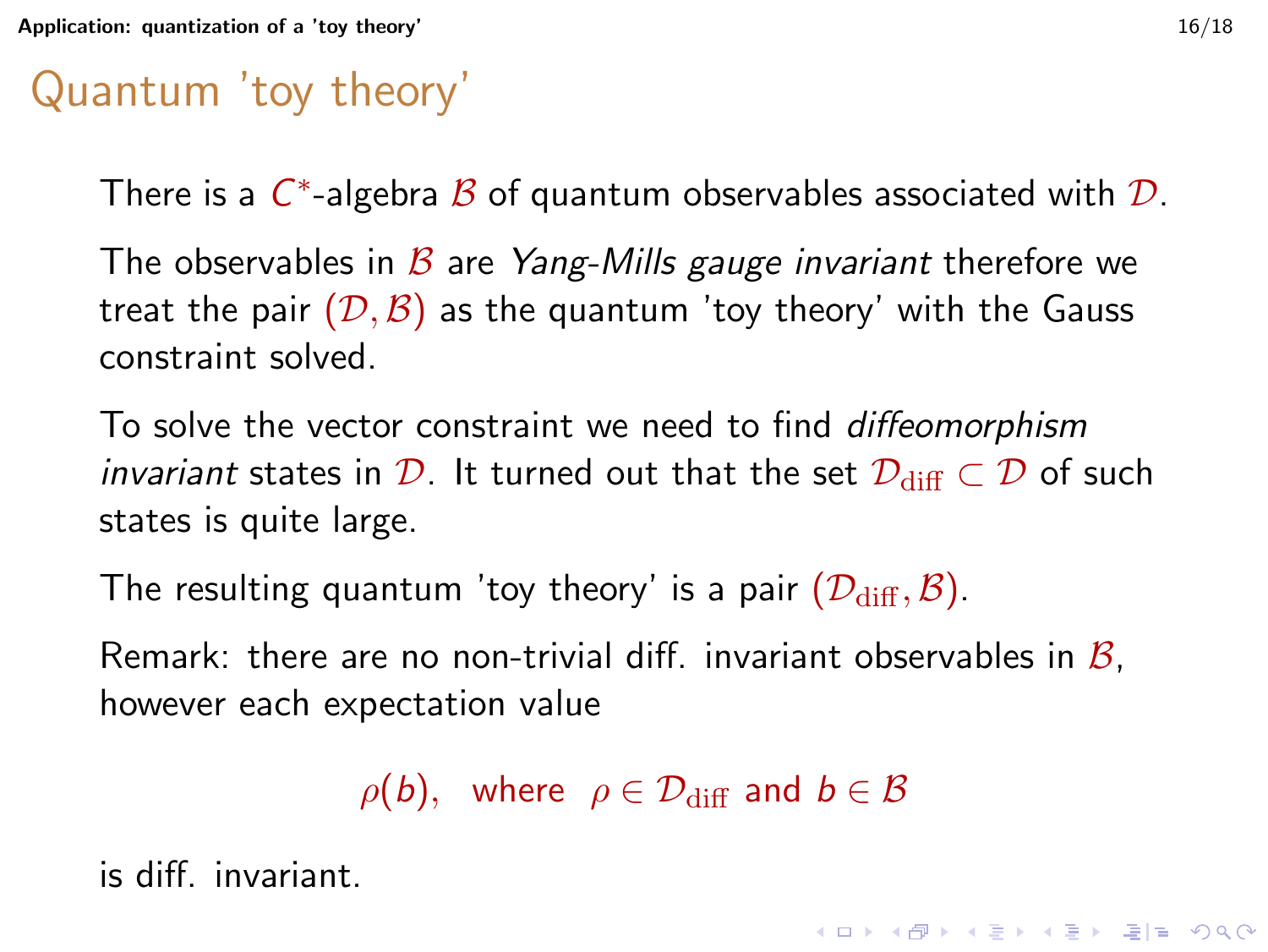

- Kijowski's projective techniques may, hopefully, solve the non-compactness problem in GR;
- in particular, they were successfully applied to the 'toy theory' whose gauge group is non-compact.
- Warnings!!!
	- $SL(2, \mathbb{C})$  unlike  $\mathbb R$  is non-Abelian, hence it generates non-trivial gauge transformations and the non-vanishing scalar constraint!!!
	- What about the reality conditions???